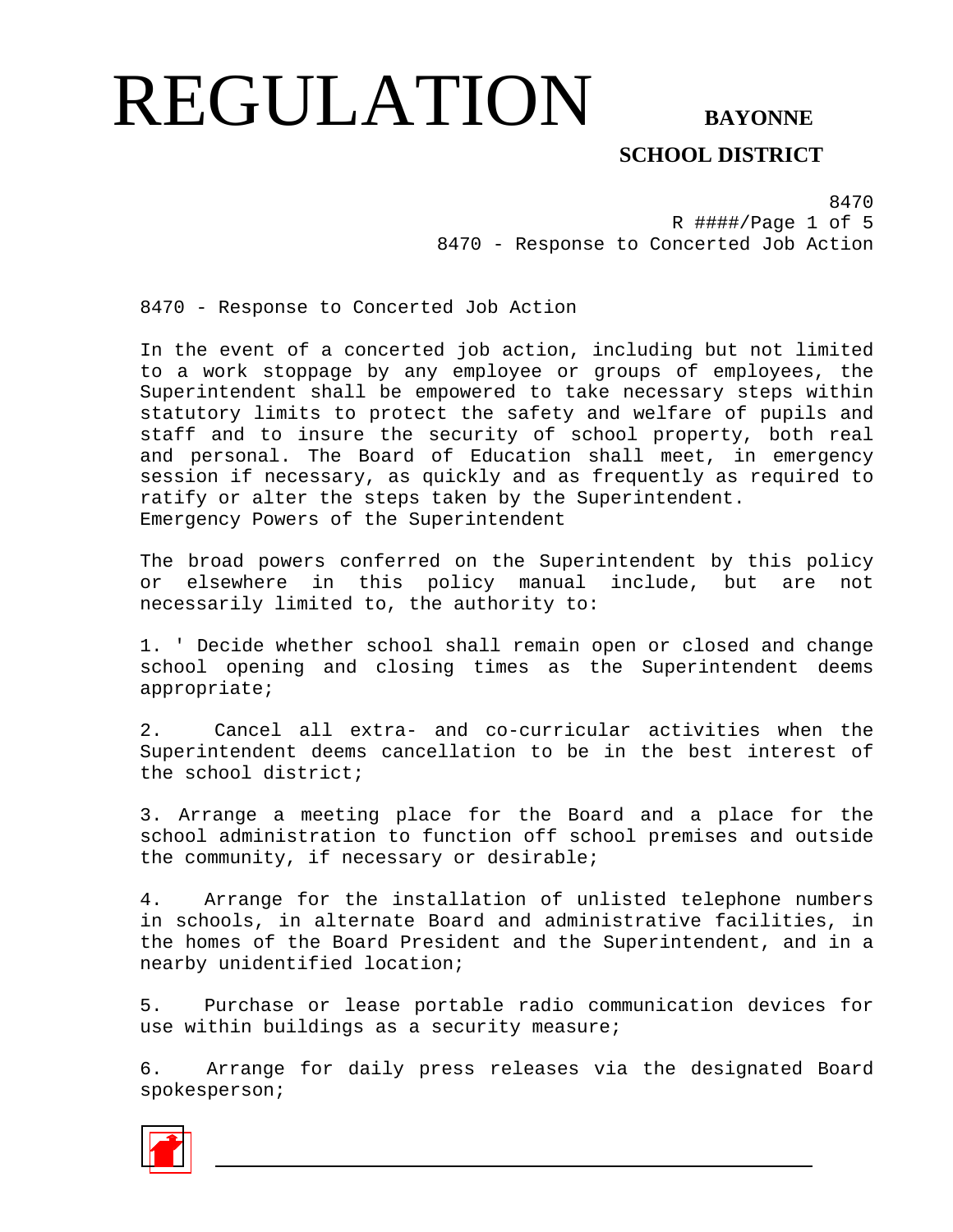## **SCHOOL DISTRICT**

8470 R ####/Page 2 of 5 8470 - Response to Concerted Job Action

7. Employ around-the-clock security for all school buildings and grounds and increase that security when deemed appropriate;

8. Employ support staff help if school employees honor picket lines;

9. Arrange rental of storage facilities off school premises for vendor deliveries during picketing;

10. Employ a locksmith to change locks on all outside doors,repair damaged locks, and prepare extra keys as neededfor staff to function;

11. Arrange transportation across picket lines for any staff members who are concerned for the safety of their vehicles and/or their persons;

12. Establish an identification system that will insure that only authorized personnel can enter school buildings;

13. Establish emergency working hours for administrative, supervisory, custodial, and office staff as necessary to insure that certain district buildings are secured;

14. Expend moneys to communicate to pupils, parents or legal guardians, and the community at large the day-to-day circumstances of the work stoppage and to issue special instructions to pupils;

15. Withhold paychecks from striking employees, in accordance with this policy;

16. Advise nonworking employees and all other employees of the status of the work stoppage, decisions of the Board, decisions of the courts, if any;

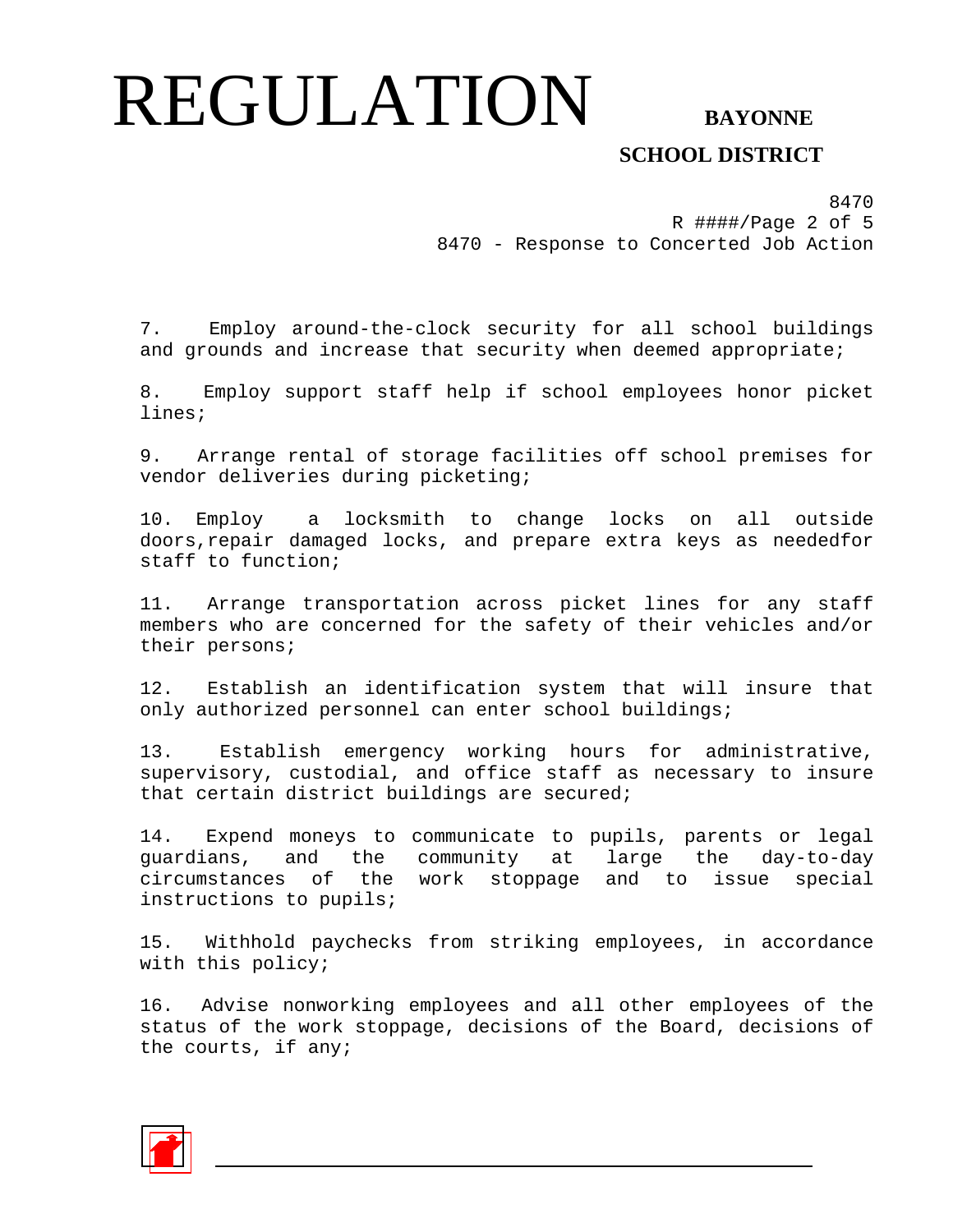## **SCHOOL DISTRICT**

8470 R ####/Page 3 of 5 8470 - Response to Concerted Job Action

17. Issue special directives and notices to nonworking employees and other employees;

18. Accept assistance from volunteers as needed;

19. Alter the educational program as required to cope with an emergency situation;

20. Cancel leaves of absence for the duration of the emergency;

21. Purchase food for personnel forced to remain in school buildings during any emergency and for those who are involved in extended negotiations sessions;

22. Institute criminal prosecution of any individual apprehended or witnessed in the act or suspected of causing damage to school equipment, supplies, facilities, vehicles, or grounds;

23. Remove vital communication equipment such as postage meters, typewriters, computers, word processors, addressing devices, photocopiers, and duplicating machines from school premises to an alternate site and place such communication equipment under around-the-clock security;

24. Establish a special internal and external communication and documentation system for events occurring at each facility during a job action; and

25. Take such other emergency steps as the Superintendent deems necessary and expedient to protect the safety and welfare of staff and pupils and the integrity of the school district.

The Superintendent shall report promptly to the Board all emergency actions taken pursuant to this policy.

Emergency Board Policies

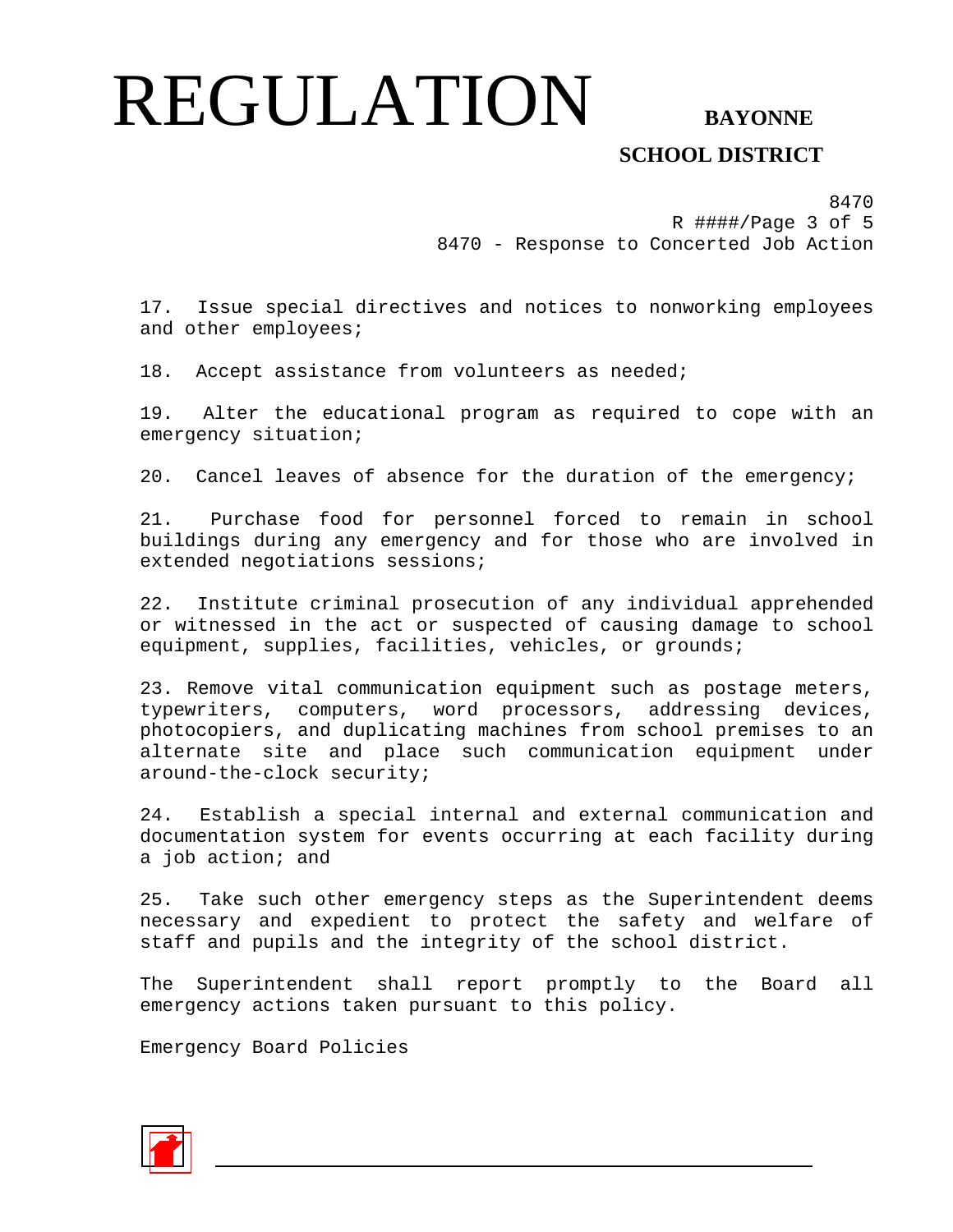## **SCHOOL DISTRICT**

8470 R ####/Page 4 of 5 8470 - Response to Concerted Job Action

The following emergency policies of the Board of Education shall apply:

1. All usual policy adoption and revision procedures shall be suspended for the duration and the policy may be adopted, revised, or rescinded at any regular or special meeting of the Board.

2. Effective immediately, all employee absence for medical reasons, regardless of the duration of the absence, must be substantiated by a physician's written verification.

3. Each unauthorized absence shall result in an appropriate payroll deduction.

4. Payment for services rendered up to the date of a work stoppage will be processed, but no salary will be paid to an employee who does not report to work on a day when a concerted job action is in process.

5. Board members and administrators shall be reimbursed for expenses incurred for transportation, telephone, and meals in conjunction with attendance at meetings and negotiating sessions during a concerted job action.

6. Every reasonable effort shall be made to meet with employee representatives during a concerted job action to seek the grounds for the earliest possible settlement of differences.

7. The Board President may call meetings of the Board on less than adequate notice during a work stoppage, in strict accordance with applicable requirements of the Open Public Meetings Act.

8. In the event a previously negotiated contract has expired and no successor agreement has been accepted by the parties, no deductions other than those required by federal and state- law will be made from the wages of employees who participate in a concerted - job action.